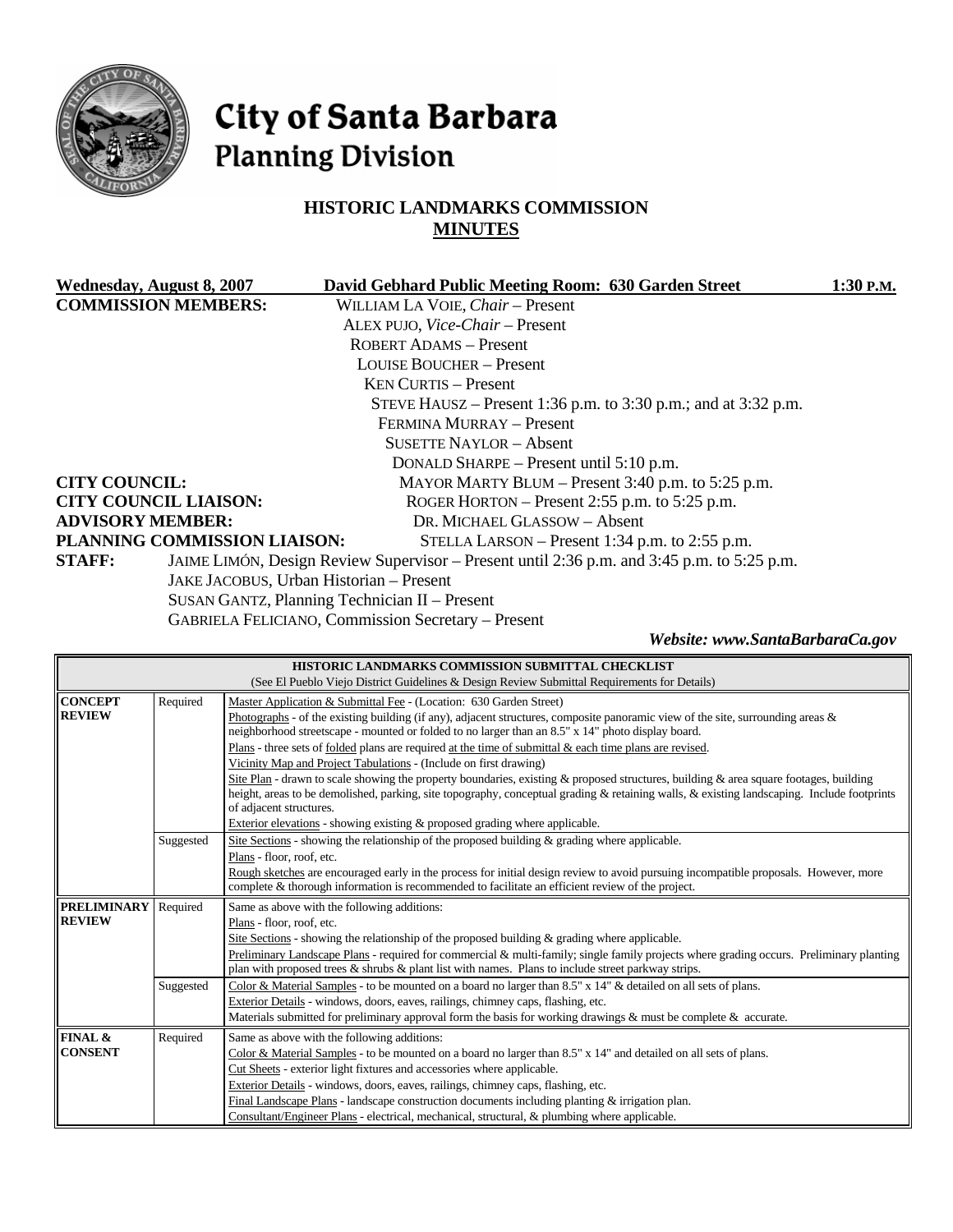## **PLEASE BE ADVISED**

- \*\* All approvals made by the Historic Landmarks Commission (HLC) are based on compliance with Municipal Code Chapter 22.22 and with adopted HLC guidelines. Some agenda items have received a mailed notice and are subject to a public hearing.
- \*\* The approximate time the project will be reviewed is listed to the left of each item. It is suggested that applicants arrive 15 minutes early. The agenda schedule is subject to change as cancellations occur. Staff will notify applicants of time changes.
- \*\* The applicant's presence is required. If an applicant is not present, the item will be postponed indefinitely. If an applicant cancels or postpones an item without providing advance notice, the item will be postponed indefinitely and will not be placed on the following HLC agenda. In order to reschedule the item for review, the applicant must fill out and file a Supplemental Application Form at 630 Garden Street (Community Development Department) and submit appropriate plans.
- \*\* The Commission may grant an approval for any project scheduled on the agenda if sufficient information has been provided and no other discretionary review is required. Substitution of plans is not allowed, if revised plans differing from the submittal sets are brought to the meeting, motions for preliminary or final approval will be contingent upon staff review for code compliance.
- \*\* Preliminary and Final Historic Landmarks Commission approval is valid for one year from the date of the approval unless a time extension or Building Permit has been granted.
- \*\* The Commission may refer items to the Consent Calendar for Preliminary and Final Historic Landmarks Commission approval.
- **\*\* Items before the Commission may be appealed to the City Council. For further information on appeals, contact the Planning Division Staff or the City Clerk's Office. Said appeal must be in writing and must be filed with the City Clerk at City Hall within ten (10) calendar days of the meeting at which the Commission took action or rendered its decision. The scope of this project may be modified under further review.**
- \*\* **AMERICANS WITH DISABILITIES ACT:** In compliance with the Americans with Disabilities Act, if you need special assistance to participate in this meeting, please contact the Planning Division at (805) 564-5470. Notification at least 48 hours prior to the meeting will enable the City to make reasonable arrangements.
- **\*\* AGENDAS, MINUTES and REPORTS:** Copies of all documents relating to agenda items are available for review at 630 Garden St. and agendas and minutes are posted online at www.SantaBarbaraCa.gov/hlc. If you have any questions or wish to review the plans, please contact Susan Gantz, at (805) 564-5470 between the hours of 8:30 a.m. to 4:00 p.m., Monday through Thursday, and every other Friday.

#### **LICENSING ADVISORY:**

The Business and Professions Code of the State of California and the Municipal Code of the City of Santa Barbara restrict preparation of plans for certain project types to licensed professionals. Applicants are encouraged to consult with Building and Safety Staff or Planning Staff to verify requirements for their specific projects.

Unlicensed persons are limited to the preparation of plans for:

- $\triangleright$  Single or multiple family dwellings not to exceed four (4) units per lot, of wood frame construction, and not more than two stories and basement in height;
- ¾ Non-structural changes to storefronts; and,
- $\blacktriangleright$  Landscaping for single-family dwellings, or projects consisting solely of landscaping of not more than 5,000 square feet.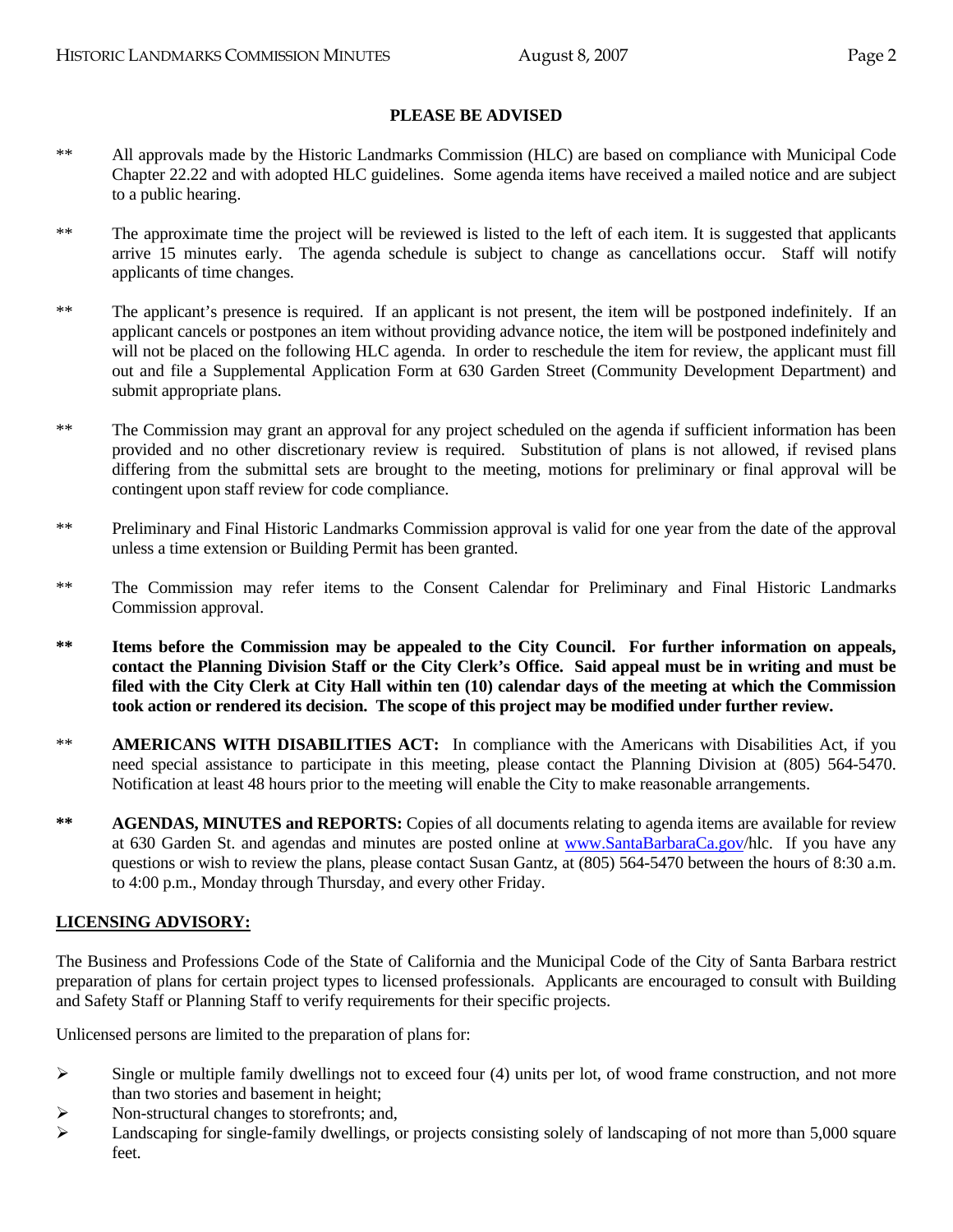## **NOTICE:**

- A. That on August 3, 2007, at 4:00 P.M., this Agenda was duly posted on the indoor and outdoor bulletin boards at the Community Development Department, 630 Garden Street, and online at www.SantaBarbaraCa.gov/hlc.
- B. This regular meeting of the Historic Landmarks Commission will be broadcast live and rebroadcast in its entirety on Friday at 1:00 P.M. and again the following Friday at 1:00 P.M. on Channel 18.

## **GENERAL BUSINESS (1:32):**

A. Public Comment:

Any member of the public may address the Historic Landmarks Commission for up to two minutes on any subject within their jurisdiction that is not scheduled for a public discussion before the Board on that day. The total time for this item is ten minutes. (Public comment for items scheduled on today's agenda will be taken at the time the item is heard.)

Kellam De Forest, local resident, commented on the project located at 710 Anacapa Street. He asked that the Commission consider making the landmarking of the existing cottage a prerequisite to the approval of the building of new condos on the site.

- B. Approval of the minutes of the Historic Landmarks Commission meeting of July 25, 2007.
	- **Motion: Approval of the minutes of the Historic Landmarks Commission meeting of July 25, 2007, with corrections.**
	- Action: Boucher/Sharpe, 6/0/2. (Adams/Hausz abstained. Naylor absent.) Motion carried.
- C. Consent Calendar.

**Motion: Ratify the Consent Calendar as reviewed by William La Voie, with the exception of the landscape plan for Item E, 12 East Montecito Street, which was reviewed by Robert Adams.** 

Action: Sharpe/Murray, 8/0/0. (Naylor absent.) Motion carried.

- D. Announcements, requests by applicants for continuances and withdrawals, future agenda items, and appeals.
	- 1. Ms. Gantz announced the following changes to the agenda:
		- a) Commissioner Naylor would be absent today.
		- b) The project at 1022 Laguna Street, which was continued two weeks to today's meeting, was postponed indefinitely at the owner's request. (This item is not on the agenda.)
		- c) The City Council presentation of the joint ABR/HLC Design Awards will be presented August  $21<sup>st</sup>$  at City Hall. The time is to be determined.
	- 2. Ms. Boucher announced she has the sign-up sheet for the August  $18<sup>th</sup>$  HLC summer gathering.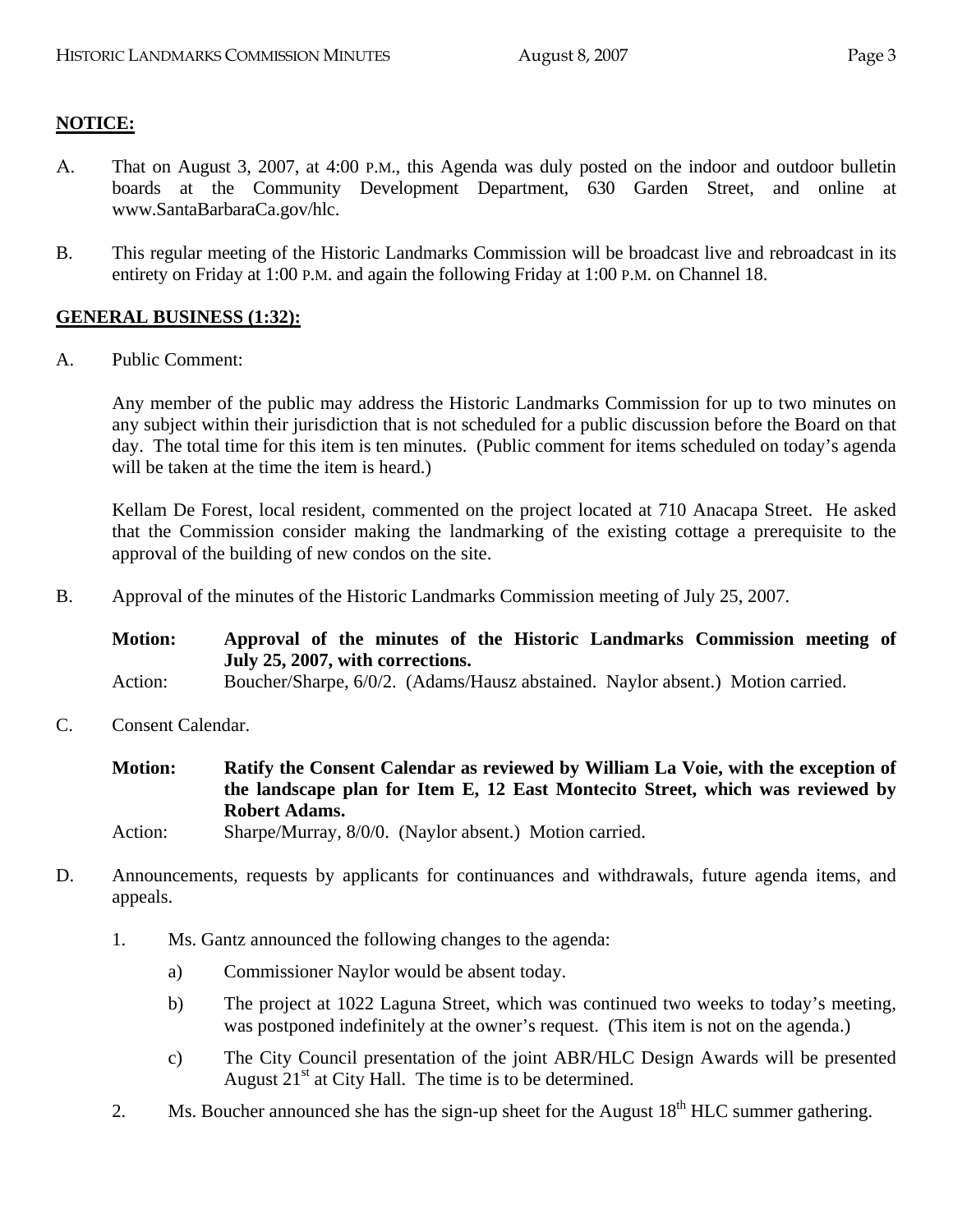E. Subcommittee Reports.

No subcommittee reports.

F. Possible Ordinance Violations.

No violations reported.

G. Request for the HLC to form a Subcommittee to consider updating and reviewing the City's Landscape Design Standards for Water Conservation, adopted June 1989 (SBMC Section 22.80.020). (Staff Contact: Alison Jordan, Water Conservation Coordinator, Public Works Department.)

Robert Adams will be the appointed HLC representative and William La Voie will be the alternate.

## **ARCHAEOLOGY REPORT**

#### 1. 710 ANACAPA ST C-2 Zone

| (1:44) |                            | <b>Assessor's Parcel Number:</b> | 031-081-013   |  |
|--------|----------------------------|----------------------------------|---------------|--|
|        | <b>Application Number:</b> |                                  | MST2006-00312 |  |
|        | Owner:                     | Carlos Adame                     |               |  |
|        | Agent:                     | Lisa Plowman                     |               |  |
|        | Architect:                 | Peikert Group Architects         |               |  |
|        |                            |                                  |               |  |

(This is a revised proposal for a new 4,031 square foot, two and one-half story, 42 foot tall mixed-use development including the preservation of 577 square feet of an existing 1,562 square foot structure on the City's List of Potential Historic Resources (Myers Cottage). The project will include relocation of the existing structure (which will be used as commercial space) nine feet to the west, new construction at ground level to provide two residential condominium units (one, two-bedroom unit and one, threebedroom unit), three covered residential parking spaces, and one uncovered commercial parking space. The existing stone site wall will be preserved.)

## **(Review of Phase I Archaeological Resources Report prepared by David Stone, Stone Archaeological Consulting.)**

Staff comments: Susan Gantz, Planning Technician II, stated that Dr. Glassow reviewed the report and concluded that the archaeological investigation supports the report's conclusions and recommendations that, because the project would not have the potential to result in significant impacts on either prehistoric or historic archaeological resources, no mitigation measures are required. And, although outside of Dr. Glassow's purview, he commented that the existing structure on the property is a nice example of the Carpenter Gothic architectural style and hopes its essential qualities are preserved.

#### **Motion: To accept the report as presented.**

Action: Boucher/Sharpe, 8/0/0. (Naylor absent.) Motion carried.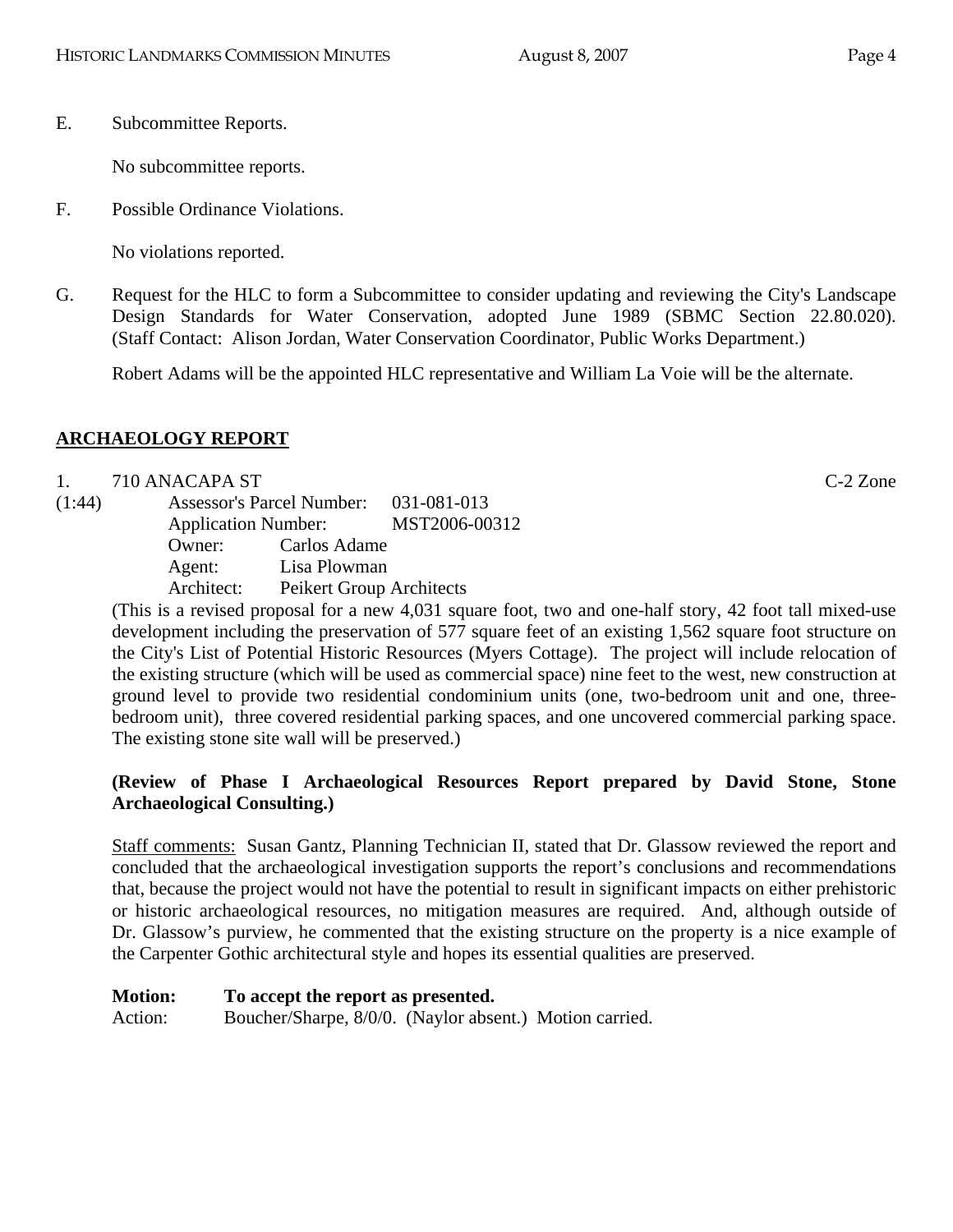# **ARCHAEOLOGY REPORT**

2. WEST BEACH PEDESTRIAN IMPROVEMENT PROJECT HC/P-R/SD-3 Zone

(1:48) Assessor's Parcel Number: 033-120-018

 Application Number: MST2006-00122 Owner: City of Santa Barbara Applicant: Jeannette Candau

 Designer: Conceptual Motion Company (Proposed enhancements to pedestrian linkage between Stearns Wharf and the Harbor including

pedestrian crossings across Cabrillo Boulevard to the beachfront, new benches, lighting, trash/recycle cans, news racks, repairs to existing sidewalks, landscaping, improvements at Sea Landing, and viewing stations on West Beach. The project will require coastal review.)

# **(Review of Phase I Archaeological Resources Report prepared by David Stone, Stone Archaeological Consulting.)**

Staff comments: Susan Gantz, Planning Technician II, stated that Dr. Glassow reviewed the report and concluded that the archaeological investigation supports the report's conclusions and recommendations that monitoring occur when removing materials obscuring the existing ground surfaces in order to address less than significant impacts on prehistoric cultural resources for both the West Beach Improvements Project and the Los Baños Backwash Connection project.

**Motion: To accept the report as presented.**  Action: Adams/Hausz, 8/0/0. (Naylor absent.) Motion carried.

# **ARCHAEOLOGY REPORT**

# 3. 1015-1025 SANTA BARBARA ST C-2 Zone

(1:48) Assessor's Parcel Number: 029-211-007 Application Number: MST2006-00224 Owner: Haywards Family Partnership Architect: Cearnal Andrulaitis Architects

(Proposal to demolish 14,602 square feet of existing commercial buildings, demolish surface parking with 45 spaces and construct a new, four-story mixed-use project with 26,383 square feet of underground parking, 12,397 square feet of commercial space and 29,572 square feet of one, two and three bedroom condominium units (15 units total) on four separate parcels (APNs 029-211-006, -007, -008, and -009) totaling 31,310 square feet. Two of the condominium units would be affordable. Approximately 12,250 cubic yards of grading excavation is proposed as a part of this project. Planning Commission approval will be required for a Tentative Subdivision Map and a modification of the lot area requirements to allow two over-density units.)

**(Review of Phase I Archaeological Resources Report prepared by David Stone, Stone Archaeological Consulting.)**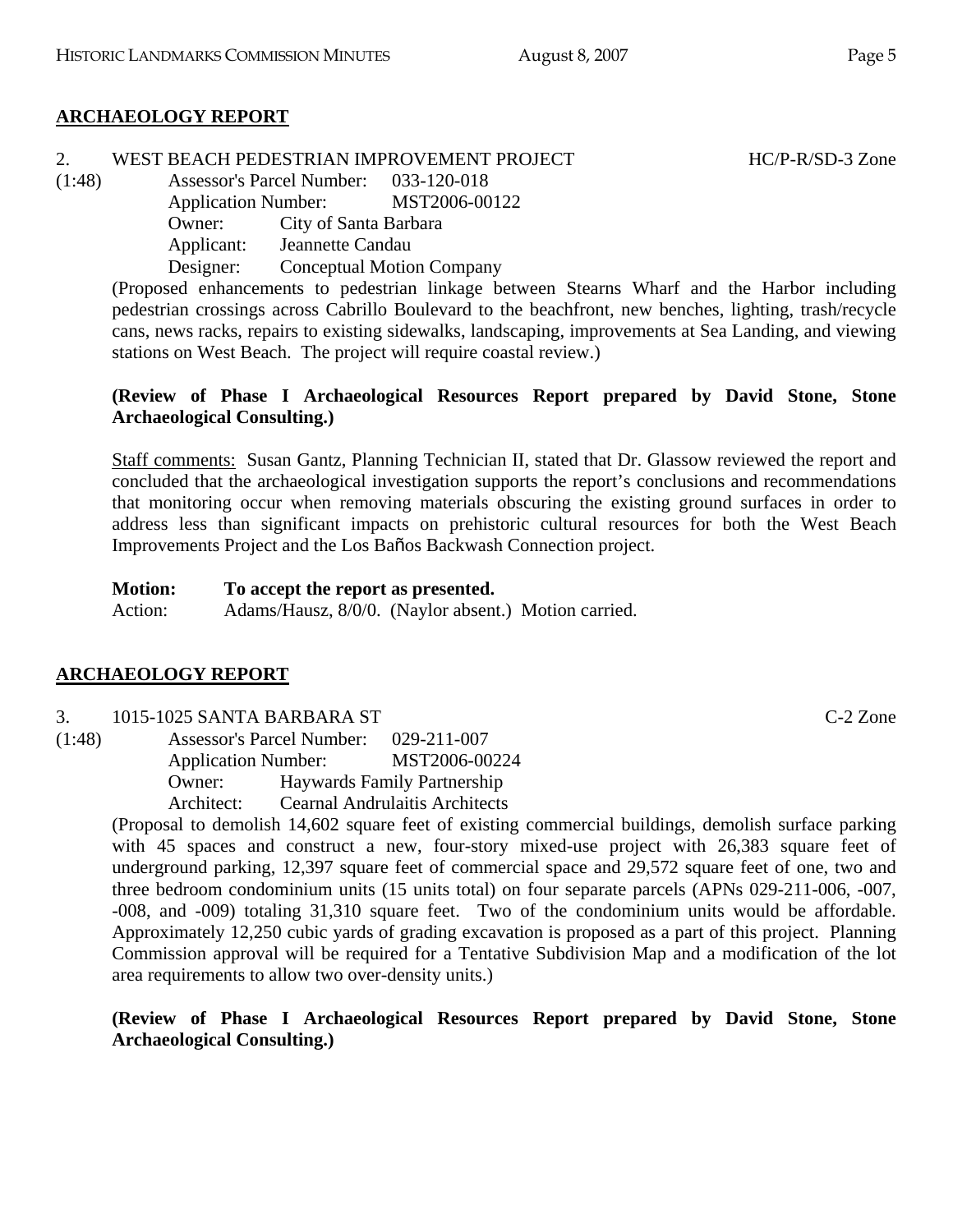Staff comments: Susan Gantz, Planning Technician II, stated that Dr. Glassow reviewed the report and concluded that the archaeological investigation supports the report's conclusions and recommendations that, because the proposed project would not have the potential to result in significant impacts on either prehistoric or historic archaeological resources, no mitigation measures are required.

#### **Motion: To accept the report as submitted.**

Action: Hausz/Pujo, 8/0/0. (Naylor absent.) Motion carried.

# **ARCHAEOLOGY REPORT**

## 4. 2206 MISSION RIDGE RD A-1 Zone

(1:50) Assessor's Parcel Number: 019-071-009 Application Number: MST2006-00757 Owner: Jane Dreyfus Diniz 2002 Trust Agent: Pat Yochum Agent: Jessica Grant

> (Proposal for a lot line adjustment between two legal lots created in 1955 by Planning Commission approval. Equal area adjustment in size and slope to correct garage over lot line and portion of residence. Adjustment would result in compliance with current zoning setbacks.)

## **(Review of Phase I Archaeological Resources Report prepared by David Stone, Stone Archaeological Consulting.)**

Staff comments: Susan Gantz, Planning Technician II, stated that Dr. Glassow reviewed the report and concluded that the archaeological investigation supports the report's conclusions and recommendations that, because the proposed project would not have the potential to result in significant impacts on either prehistoric or historic archaeological resources, no mitigation measures are required.

**Motion: To accept the report as presented.**  Action: Hausz/Adams, 8/0/0. (Naylor absent.) Motion carried.

## **\*\* THE COMMISSION RECESSED FROM 1:52 P.M. TO 2:02 P.M. \*\***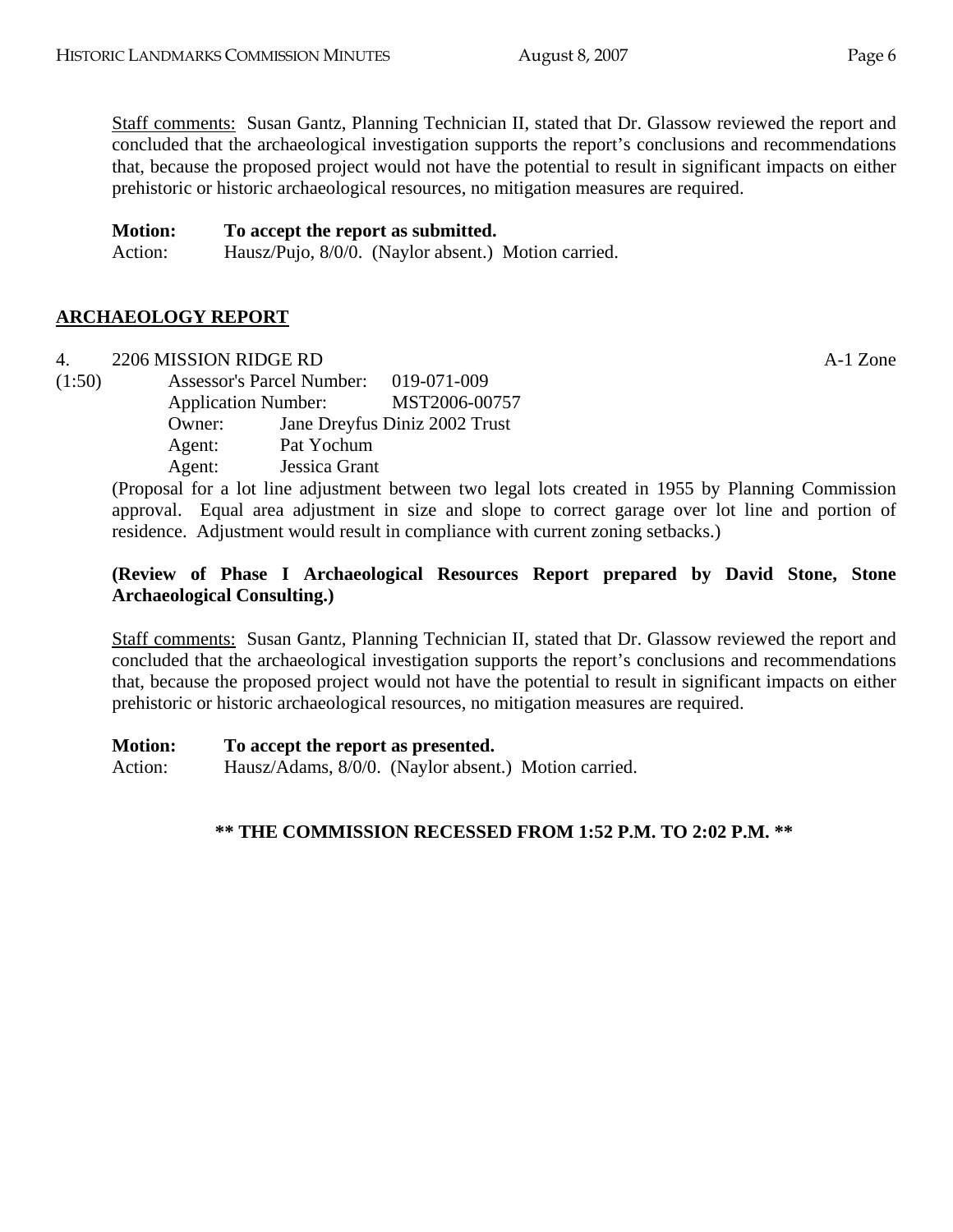# **HISTORIC STRUCTURES REPORT – CONTINUED**

| 5.     | 125 RAMETTO RD |                                       |                                                                                                          | A-2 Zone |
|--------|----------------|---------------------------------------|----------------------------------------------------------------------------------------------------------|----------|
| (2:02) |                | Assessor's Parcel Number: 015-211-011 |                                                                                                          |          |
|        |                |                                       | Application Number: MST2007-00333                                                                        |          |
|        |                |                                       | Owner: Burrows Family Trust 5/18/93                                                                      |          |
|        |                | Designer: Peter Kavoian               |                                                                                                          |          |
|        |                |                                       | $(Dronosol)$ for a 640 square foot moster bodroom addition with a 211 square foot becoment beneath to an |          |

(Proposal for a 640 square foot master bedroom addition with a 311 square foot basement beneath to an existing 2,974 square foot residence and attached garage. The project will result in a 3,925 square foot structure on a 46,316 square foot lot in the Hillside Design District.)

## **(Continued review of Letter Addendum to Historic Structures/Sites Report prepared by Alexandra C. Cole, Preservation Planning Associates.)**

Present: Alexandra Cole, Historical Consultant

Staff comments: Jake Jacobus, Associate Planner/Urban Historian, stated that the Commission was provided with copies of the two previously approved reports as requested; and a site visit of the property was conducted the morning of August  $8<sup>th</sup>$  for the Commission to get a feel of the architecture and setting.

**Motion: To accept the report disagreeing with its findings and evaluations due to the impact of the addition to the existing structure, and the impact to the surrounding pool landscape and setting.** 

Action: Adams/Sharpe, 5/1/2. (La Voie opposed. Hausz/Pujo abstained. Naylor absent.) Motion carried.

Commission comments: The proposed project, with its extended element, compromises the basic integrity of the original structure. The garden area around the pool and the plant material are defining elements of this particular site.

## **CONCEPT REVIEW – CONTINUED**

6. 125 RAMETTO RD

- 
- (2:13) Assessor's Parcel Number: 015-211-011 Application Number: MST2007-00333 Owner: Burrows Family Trust 5/18/93 Designer: Peter Kavoian

(Proposal for a 640 square foot master bedroom addition with a 311 square foot basement beneath to an existing 2,974 square foot residence and attached garage. The project will result in a 3,925 square foot structure on a 46,316 square foot lot in the Hillside Design District.)

**(Continued First Concept Review. Project was presented by applicant on July 25, 2007, but no comments were made by the Commission due to the two week continuance of the Letter Addendum to the Historic Structures/Sites Report.)** 

**(PROJECT REQUIRES HISTORIC RESOURCE FINDINGS AND NEIGHBORHOOD PRESERVATION ORDINANCE FINDINGS.)**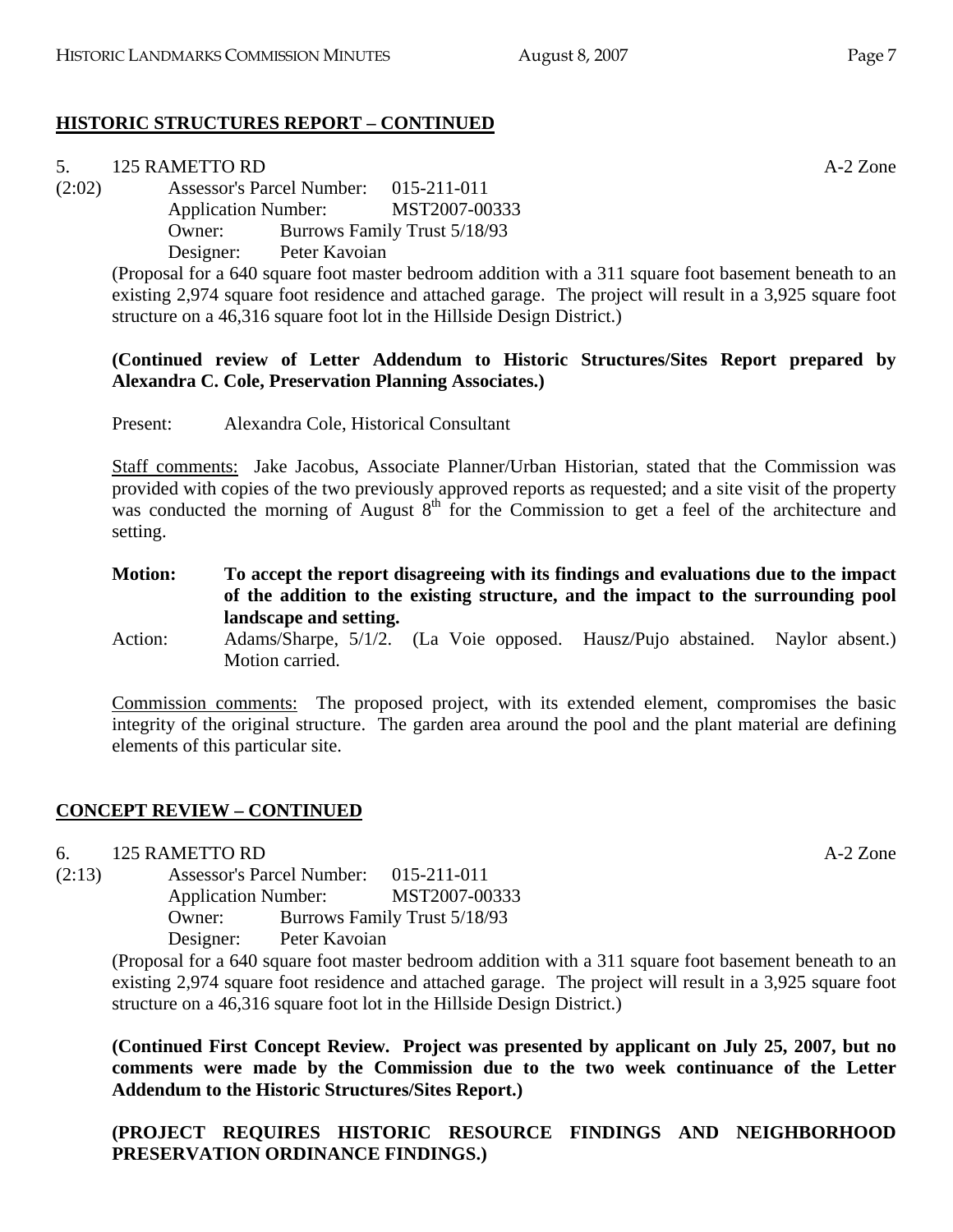Public comment opened at 2:23 p.m.

Kellam De Forest, local resident, pointed out that the proposed addition resulting in close to 4,000 square feet would be too large. (Mr. Kavoian clarified that the proposed 3,925 total square footage includes the garage and basement.)

Michael Bergquist, property manager for adjacent neighbor, commented that the proposed addition is within the character of the neighborhood and the adjacent neighbor supports the project.

Public comment closed at 2:26 p.m.

**Motion:** Continued two weeks with the following comments: 1) The proposed design is not an acceptable change to this historic structure. **2)** Provide a landscape plan showing any existing landscaping that would be impacted by a new structure. **3)** The Commission would not be able to support a detached or a semi-detached extension that would alter some of the defining characteristics of the property.

Action: Sharpe/Adams, 7/0/1. (Pujo abstained. Naylor absent.) Motion carried.

# **HISTORIC STRUCTURES REPORT**

#### 7. 1535 SANTA BARBARA ST R-3 Zone

(2:36) Assessor's Parcel Number: 027-241-005 Application Number: MST2007-00266 Owner: The Unitarian Society of Santa Barbara Architect: Peikert Group Architects

(This is on the City's List of Potential Historic Resources: "Unitarian Church." Proposal for a partial interior remodel of three existing buildings, accessibility and upgrading of architectural finishes, replacement of 11 windows in the Parish Hall, enclosing the 310 square foot loggia on the east side of the Parish Hall, adding a new terrace with new 678 square foot storage room below, landscape and hardscape improvements in the Jefferson Hall Courtyard. Install new windows at classroom B, Blake Building, new 15 space parking lot.)

# **(Review of Historic Structures/Sites Report prepared by Alexandra C. Cole, Preservation Planning Associates.)**

Present: Alexandra Cole, Historical Consultant

Staff comments: Jake Jacobus, Associate Planner/Urban Historian, stated that the report concludes that the building is landmark-worthy. He stated that accepting the report does not mean that the Commission is accepting the full details of the proposed project. The project itself is to be reviewed as a separate item. The Commission was asked to simply determine whether it concurs with the findings and conclusions of the report.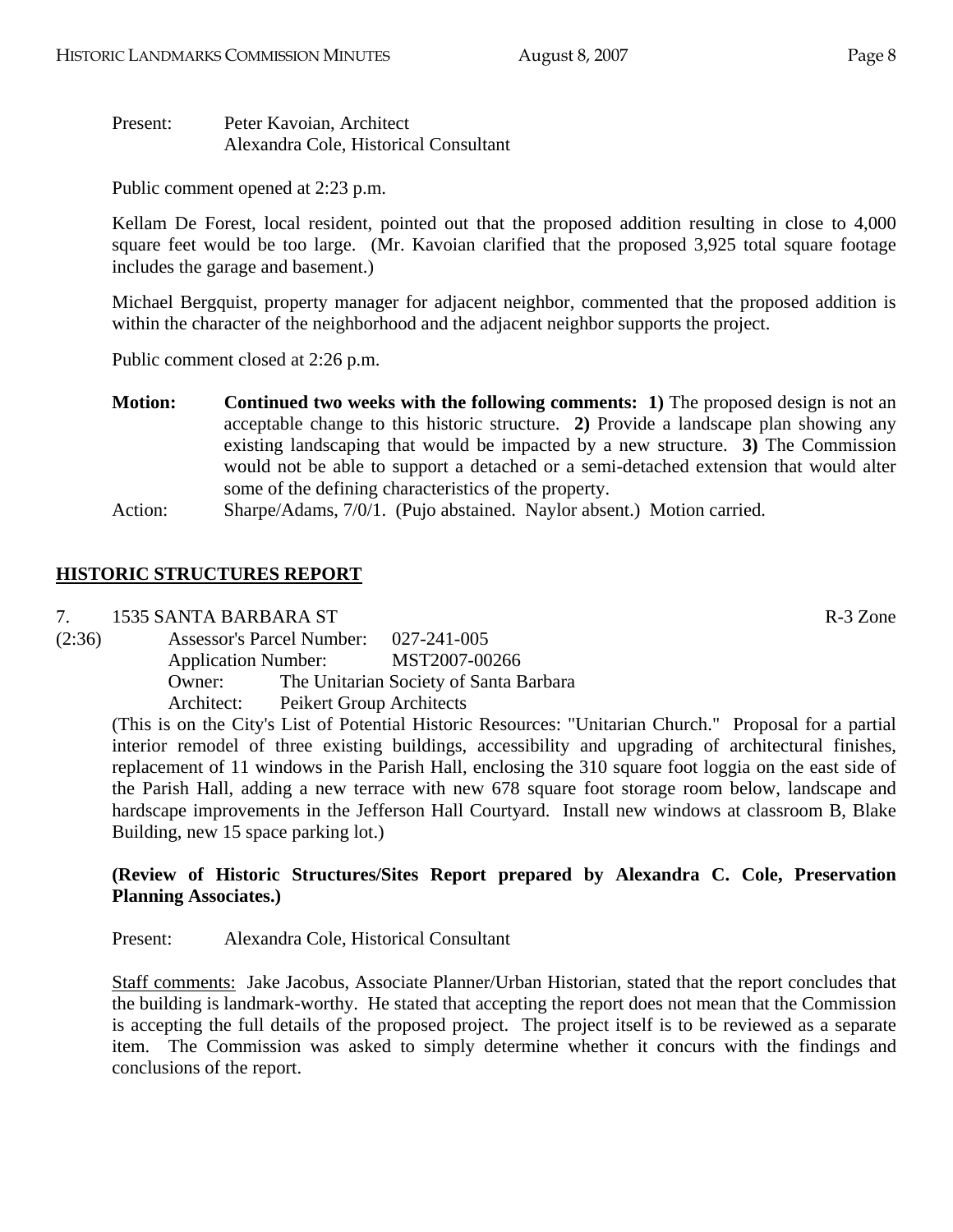Public comment opened at 2:55 pm.

Kellam De Forest, local resident, pointed out that the church is across the street from the Alice Keck Park Memorial Gardens. He commented that there should be an indication in the report that the Church is across from an important garden park. (Ms. Cole responded that she added information to the report about the park as part of the description of the surroundings.)

Public comment closed at 2:55 p.m.

**Motion: Continued two weeks for the following changes to be made to the report: 1)** The dramatic churches in the vicinity listed on page 13, the last paragraph, should be described as: Gothic *Revival* Trinity Church; Romanesque *Revival Style* Christian Science Church; and Spanish *Revival* Our Lady of Sorrows Church. **2)** Clarify the wording for bullet 6 on page 16, under the subtitle Proposed Project, to read: "Proposed new landscaping" instead of using the word "redo." **3)** In speaking about the walled courtyard, the second paragraph on page 16 should include that the parish hall loggia and the very simple memorial fountain are character defining elements of the courtyard. **4)** Modify the paragraphs that speak of the loggia to indicate that its enclosure would be a significant impact. **5)** In a further discussion of what constitutes a 1930s landscape plan, add a statement indicating that the axis of the garden would centralize the fountain. **6)** The project's landscape style should be of the 1930s period in both plant material and hardscape design. **7)** Remove the personal statement shown on page 19, paragraph 7, line 3, that "because of the use of glass, the loggia will not be altered visually." **8)** Elaborate on the impact of creating an opening in the east courtyard wall to provide ADA access. **9)** On page 20 modify the second to the last paragraph, line 4, to indicate that the south landscaped area is related to the building architecturally. Action: Pujo/Boucher, 8/0/0. (Naylor absent.) Motion carried.

# **PRELIMINARY REVIEW**

| 1535 SANTA BARBARA ST | R-3 Zone |
|-----------------------|----------|
|                       |          |

(2:57) Assessor's Parcel Number: 027-241-005 Application Number: MST2007-00266 Owner: The Unitarian Society of Santa Barbara Architect: Peikert Group Architects

> (This is on the City's List of Potential Historic Resources: "Unitarian Church." Proposal for a partial interior remodel of three existing buildings, accessibility and upgrading of architectural finishes, replacement of 11 windows in the Parish Hall, enclosing the 310 square foot loggia on the east side of the Parish Hall, adding a new terrace with new 678 square foot storage room below, landscape and hardscape improvements in the Jefferson Hall Courtyard. Install new windows at classroom B, Blake Building, new 15 space parking lot.)

# **(ENVIRONMENTAL ASSESSMENT IS COMPLETE.)**

Present: April Palencia and Theresa Dolotta, Peikert Group Architects Ken Ralph, Unitarian Society Facilities Manager Robert Fowler, Landscape Architect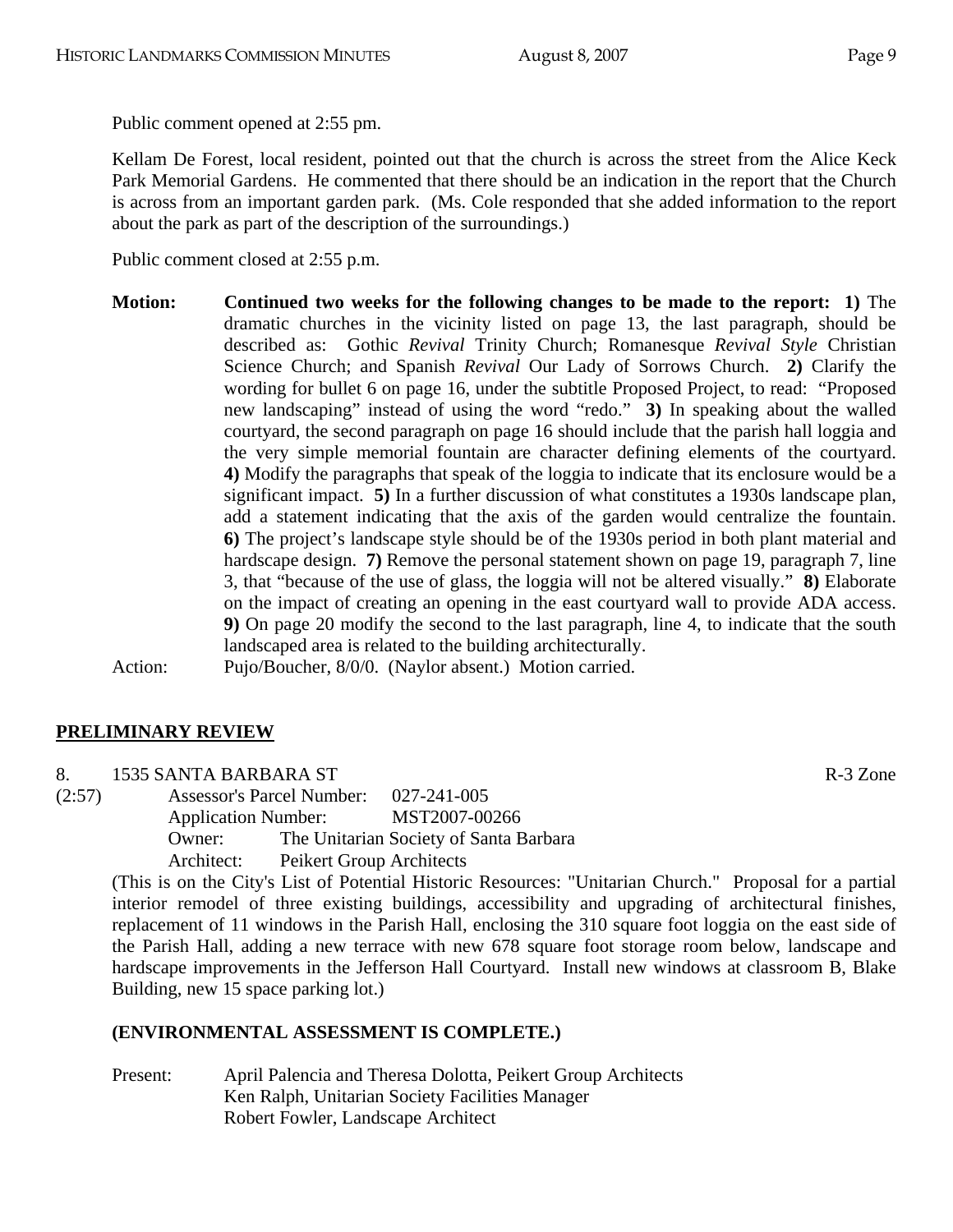Public comment opened at 3:14 p.m.

Kellam De Forest, local resident, commented on the use of various locations for congregates to meet after services.

Public comment closed at 3:14 p.m.

**Motion: Continued four weeks with the following comments: 1)** The Commission does not support the enclosure of the portico. **2)** The landscape design should be radically simplified and there should be consistency between the new and old hardscape, plant materials, and shade trees. **3)** The view of the building should not be blocked, but rather framed and enhanced by new landscaping. **4)** Most Commissioners support an opening in the wall of the north patio for ADA accessibility, but with great restraint in the style of the original building.

Action: Sharpe/Boucher, 8/0/0. (Naylor absent.) Motion carried.

# **CONCEPT REVIEW - CONTINUED**

## 9. 19 E ORTEGA ST C-2 Zone

(3:42) Assessor's Parcel Number: 037-092-013 Application Number: MST2007-00348 Owner: 710 State Street Partners Architect: Richard Six

(Proposal for exterior changes to an existing commercial building including a new fenestration layout on the south elevation including window trim and awnings at the first floor entry, minor alterations to the exterior stairs including new walls and header wall to enclose the area under the stairs, new bike storage with wrought iron enclosure, new metal trellis at a first floor window, new metal fascia at the second story entry, new plaster surfacing on entire building, new light fixtures, and new plantings for the existing landscaped areas.)

## **(Second Concept Review.)**

## **(ENVIRONMENTAL ASSESSMENT IS COMPLETE.)**

Present: Richard Six, Architect

**Motion: Preliminary approval and continued indefinitely with the comment that the edges of the Moorish star railing need to be resolved.** 

Action: Hausz/Sharpe, 7/0/1. (Adams abstained. Naylor absent.) Motion carried.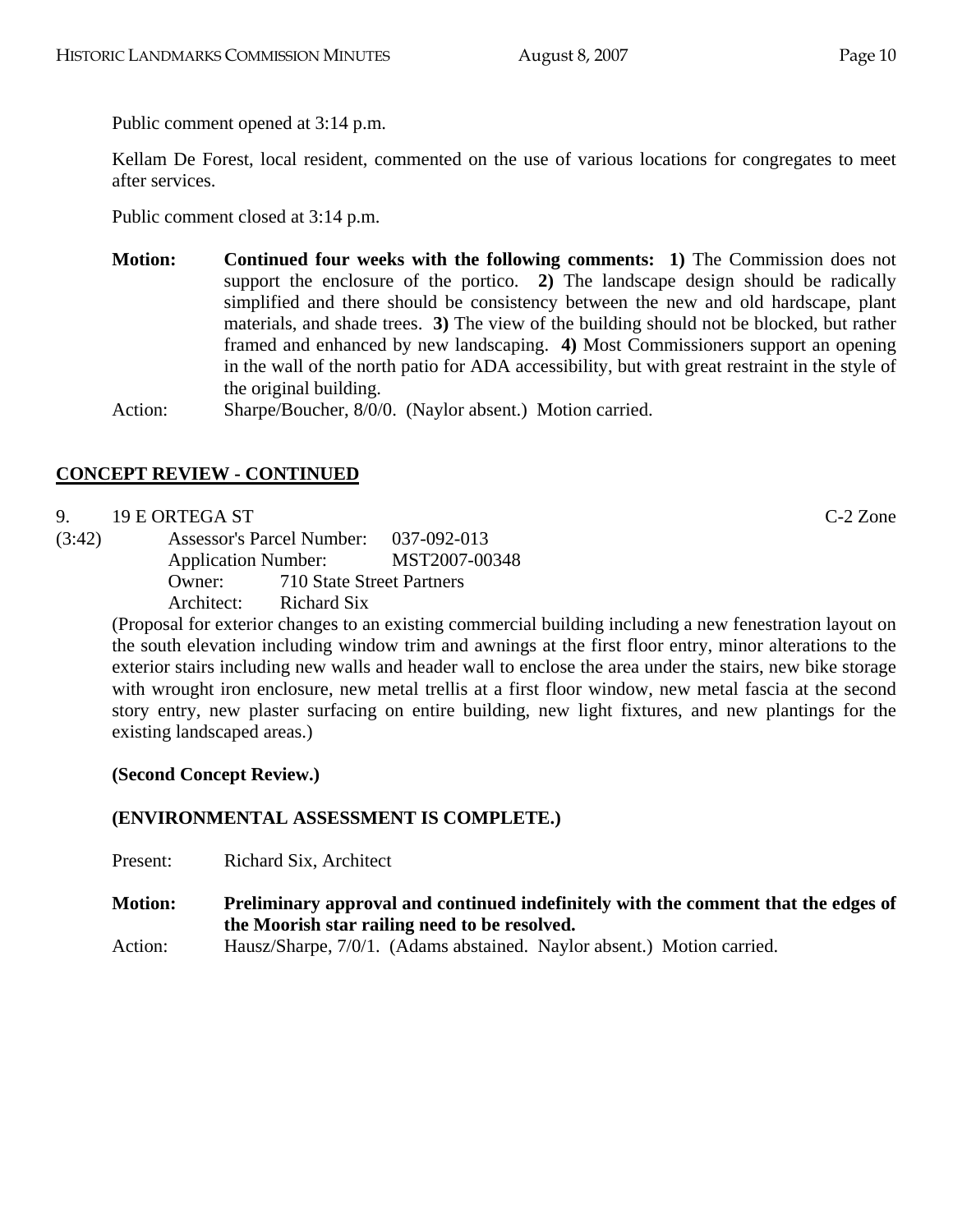# **PRELIMINARY REVIEW**

| 10.    | 517 CHAPALA ST                        | $C-2$ Zone                                                                                             |
|--------|---------------------------------------|--------------------------------------------------------------------------------------------------------|
| (3:48) | Assessor's Parcel Number: 037-163-007 |                                                                                                        |
|        |                                       | Application Number: MST2005-00088                                                                      |
|        | Owner:                                | Montecito Bank & Trust Trustee                                                                         |
|        |                                       | Applicant: Peikert Group Architects, LLC                                                               |
|        | Applicant: $H & R$ Investments        |                                                                                                        |
|        |                                       | The proposed project consists of a lot merger and the construction of a mixed-use development with six |

(The proposed project consists of a lot merger and the construction of a mixed-use development with six two-bedroom residential condominium units totaling 9,999 square feet (net) and two commercial condominium spaces totaling 2,872 square feet (net). One of the units would be affordable. A modification to allow the 10% open space on the second floor is requested. Seventeen parking spaces are proposed.)

# **(Preliminary Approval is requested.)**

# **(PROJECT REQUIRES COMPLIANCE WITH PLANNING COMMISSION RESOLUTION NO. 030-06.)**

Present: Gordon Brewer and Scott Hopkins, Peikert Group Architects

Public comment opened at 4:07 p.m.

Kellam De Forest, local resident, commented on the possibility that the building be lowered, especially in the roof pitch, and that the residential garages be accessed from the interior parking area for there to be greater screening on the west side.

Public comment closed at 4:07 p.m.

**Motion: Continued four weeks with the following comments: 1)** The tower needs to be restudied as far as proportion and size. **2)** The height of the building needs to be reduced. **3)** Underground parking is requested. **4)** Pull building away from Chapala Street for a substantial landscape buffer and screening.

Action: Sharpe/Adams, 7/0/1. (Curtis abstained. Naylor absent.) Motion carried.

# **CONCEPT REVIEW - NEW**

# 11. CITYWIDE

(4:21) Assessor's Parcel Number: 099-MSC-0PW Application Number: MST2007-00377 Owner: City of Santa Barbara Applicant: Bruce Caron

(Proposal to install the Light Blue Line Public Art Project, including curb markers (medallions) at various locations in the area of Shoreline Drive at Loma Alta, Milpas at Cañón Perdido Streets, and Cabrillo Blvd. at Highway 101.)

Present: Bruce Caron, Applicant Jacqueline Dyson, VAPP Representative Browning Allen, City Transportation Manager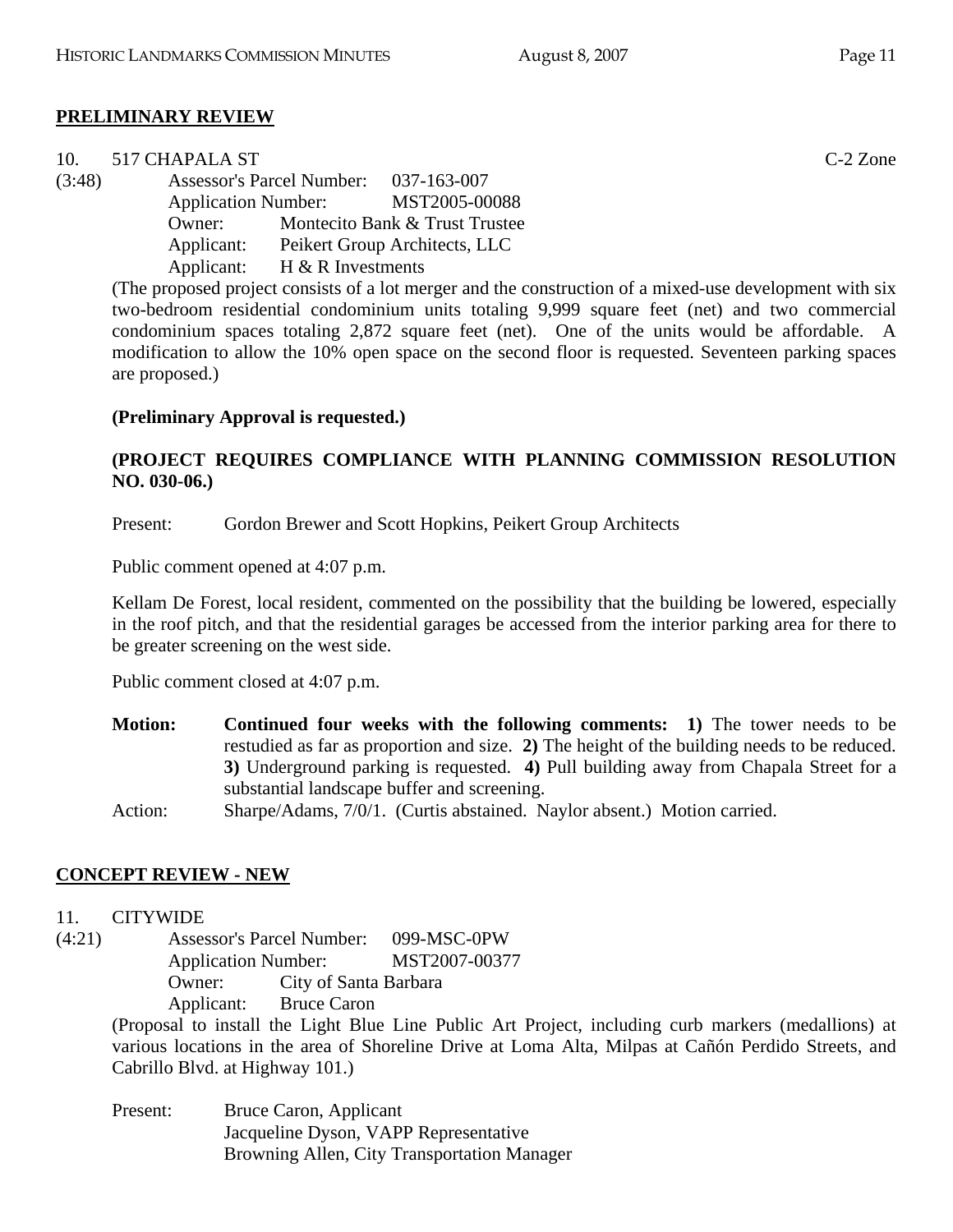Staff comment: Jaime Limón, Senior Planner/Design Review Supervisor, explained that the Historic Landmark Commission's (HLC) review role is limited to the appropriateness of the public art, the use of proposed materials, and its possible aesthetic impact to the proposed locations within El Pueblo Viejo Landmark District (EPV). The HLC does not involve itself in the artistic merit of the art, but does work with the Visual Art in Public Places Committee (VAPP) and the State of the Art Gallery Committee to allow the placement of permanent and temporary art throughout the EPV. Mr. Limón cautioned the Commission that any requested changes could affect the entire Light Blue Line Project and the medallions proposed to be installed outside of the EPV. He requested that the public focus their comments on whether the installation is appropriate within the EPV and the City, rather than commenting on the political message that the public art may convey or the use of the public funds that seem to be of controversy.

Ms. Dyson stated that the VAPP Committee was enthusiastic when presented with this project because originally the materials and labor were donated, and it was a temporary, educational art project that involved community volunteers. The Public Works Department came to the conclusion that it would be more appropriate for the City to do part of the installation in high traffic areas; yet, all other aspects would still be donated. Mr. Caron added that the installation cost has now been donated by individuals.

Public comment opened at 4:47 p.m.

Two letters were received speaking against the project:

- 1. Joanne Schoenfeld, Re/Max Broker, commented that the blue lines could be considered legalized graffiti and would be an eye-sore.
- 2. Frank Marino, Sun Coast Real Estate, commented that it is inappropriate for tax payer funds to be used to advance the socio-political cause of a private person.

The following persons spoke in support of the project:

- 1. James Frew, Associate Professor at UCSB, commented that, in terms of a historic district, it is an appropriate use because it would be sensitive to the architecture with minimal impact.
- 2. Tinka Sloss, local resident, commented that it is difficult to draw the line between art, politics, education; and considers this an opportunity for the City to be a pioneer in showing how the past can be preserved while helping to prevent future events [disasters].

The following persons spoke against the project:

- 1. Frank Marino, local real estate agent, commented that this project is inappropriate because he does not consider five years a temporary period of time, especially because it will be painted.
- 2. Isaac Garrett, local resident, commented he does not consider this project as art and questioned the design review process.
- 3. Chris Agnoli, President of the SB Association of Realtors, commented that painting blue paint in the historic streets is not in the best interest of those who care about the appearance of the City of Santa Barbara. The other projects shown by the applicant in his presentation would not devalue real estate as this project would. A situation may occur whereas a prospective buyer may not be given a loan in the marked areas.
- 4. Frank Hotchkiss commented that, rather than painted blue lines that do not hold back water, it would be more appropriate for barriers to be set up if it is indeed based on reality.
- 5. Gail Beast, local realtor, commented that every time a line is drawn an area is set aside and the property values are affected. There may eventually be a liability for the City if properties are not purchased for fear of flooding in the marked areas.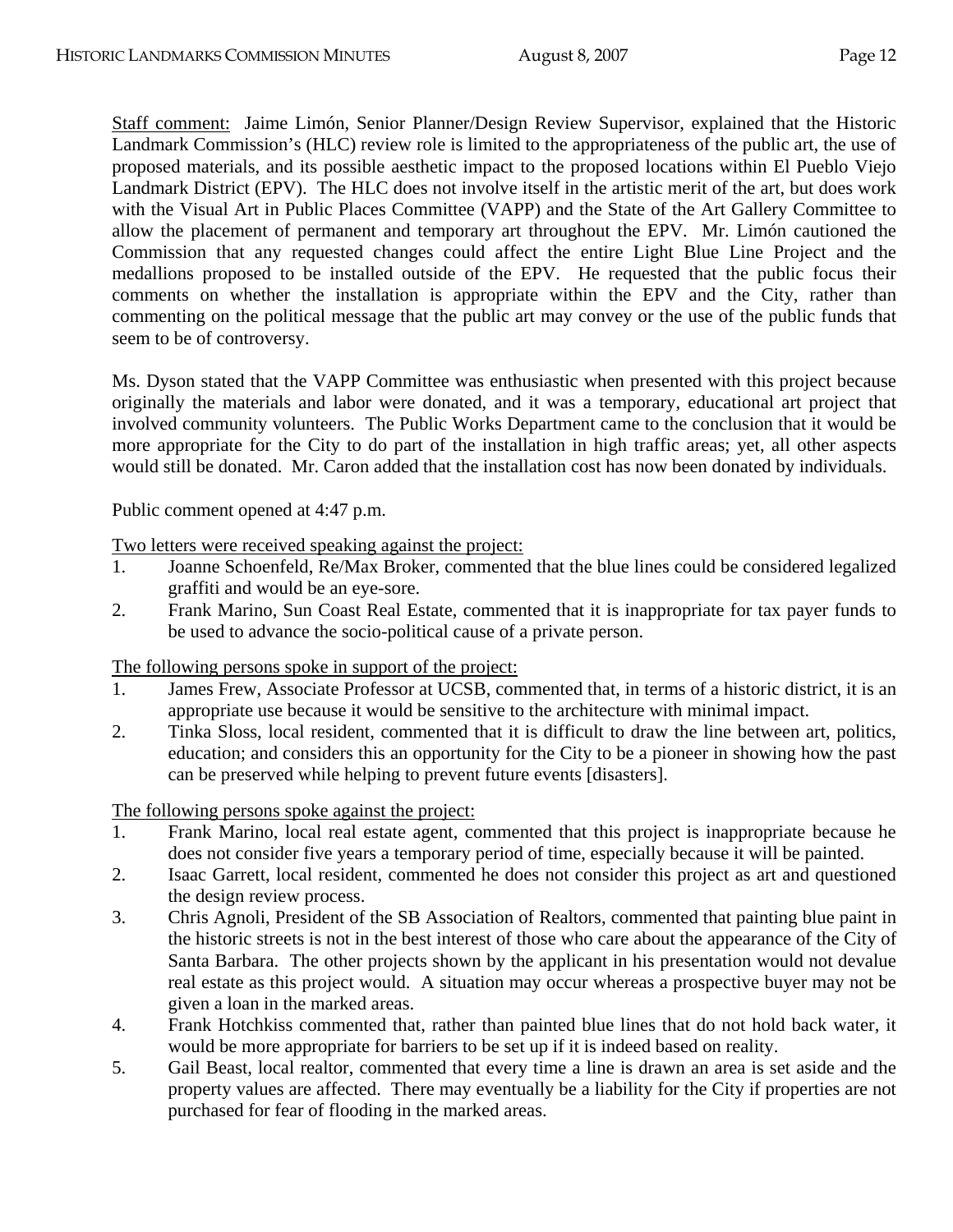6. Kellam De Forest, local resident, commented that the proposed light blue line violates the guidelines of EPV; and that the design is modern and clashes with the ambience of the District. He pointed out that the HLC has turned down other medallions proposed to mark City Landmarks. He requested that the HLC limit the diameter of the medallions along with the foot wide blue pattern. He considers that this proposal would clutter the streets.

Public comment closed at 5:01 p.m.

Straw votes:

- How many Commissioners could support, as a concept, the light blue line as proposed? 5/2. (Hausz/Murray opposed.) 1
- How many Commissioners could support to have the light blue line being painted with high traffic paint to last approximately five years, but without being retouched over time [which would then be expected to last about two years in some areas]? 4/3. (Adams/Hausz/Murray opposed.) 2
- How many Commissioners could support a wave pattern painted on the streets in a material that will definitely last less than two years? 5/2. (Hausz/Murray opposed.) 3
- How many Commissioners could not support the blue line? 2/5. (Hausz/Murray could *not* support.) (Adams/Boucher/Curtis/La Voie/Pujo could support.) 4
- How many Commissioners could support the general concept of a medallion on the curb with some information on it? 2/5. (Adams/Boucher/Hausz/La Voie/Murray opposed.) 5
- How many Commissioners could support the medallion in the proposed material, but without the "lbline.org" information on it? 2/5. (Adams/Boucher/Hausz/La Voie/Murray opposed.) 6
- How many Commissioners could support the medallion in a material appropriate to El Pueblo Viejo Landmark District, but without the "lbline.org" information on it? 5/2. (Curtis/Pujo opposed.) 7
	- **Motion: Final approval and continued indefinitely to the Consent Calendar with the following conditions: 1)** The medallion shall be in a material appropriate to El Pueblo Viejo Landmark District with only the elevation and water symbol, and without the organization identification or web site on it. **2)** The light blue line as proposed shall be painted on the streets in high traffic paint, but shall not be repainted as it wears-out. Action: Curtis/Pujo, 5/2/0. (Hausz/Murray opposed. Naylor/Sharpe absent.) Motion carried.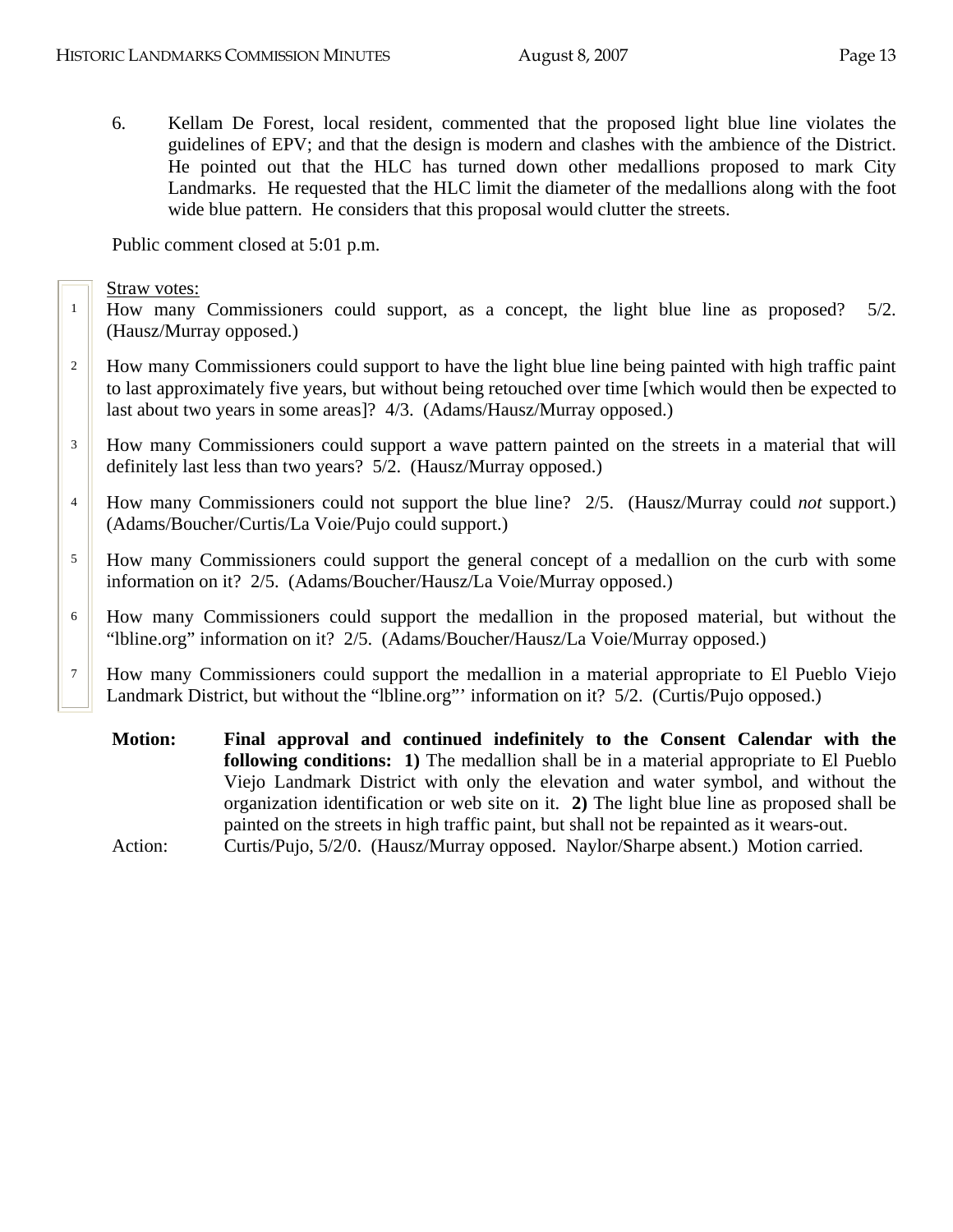## **CONCEPT REVIEW - CONTINUED**

| 12.    | 1900 LASUEN RD                        | $R-2/4.0/R-H$ Zone                                                                                       |
|--------|---------------------------------------|----------------------------------------------------------------------------------------------------------|
| (5:25) | Assessor's Parcel Number: 019-170-022 |                                                                                                          |
|        | <b>Application Number:</b>            | MST2007-00296                                                                                            |
|        | Owner:                                | <b>Orient Express Hotels</b>                                                                             |
|        | Applicant:                            | El Encanto, Inc.                                                                                         |
|        | Agent:                                | Suzanne Elledge Planning & Permitting Services                                                           |
|        | Architect:                            | Henry Lenny                                                                                              |
|        | <b>Business Name:</b>                 | El Encanto Hotel                                                                                         |
|        |                                       | (This is a Structure of Merit. Proposal to demolish an existing 3,078 square foot cottage                |
|        |                                       | (#12 "Overlook") and to construct a new 3,250 net square foot Spanish style cottage at El Encanto Hotel. |
|        |                                       | Regrading and landscaping will also be included in this project.)                                        |

#### **(Second Concept Review.)**

**(PROJECT REQUIRES HISTORIC RESOURCE FINDINGS, SUBSTANTIAL CONFORMANCE DETERMINATION, AND COMPLIANCE WITH PLANNING COMMISSION RESOLUTIONS 057-04 AND 037-05.)** 

| Henry Lenny, Architect                  |
|-----------------------------------------|
| Minh Pham, Representing Ownership       |
| Alexandra Cole, Architectural Historian |
|                                         |

**Motion: Preliminary approval and continued indefinitely contingent upon determination of Substantial Conformance by Staff.**  Action: Pujo/Hausz, 7/0/0. (Naylor absent.) Motion carried.

# **CONSENT CALENDAR**

#### **NEW ITEM**

A. 113 W DE LA GUERRA ST C-2 Zone

| <b>Assessor's Parcel Number:</b> | 037-082-027                     |
|----------------------------------|---------------------------------|
| <b>Application Number:</b>       | MST2007-00373                   |
| Owner:                           | John R. Dewilde                 |
| Architect:                       | <b>Peikert Group Architects</b> |
| <b>Business Name:</b>            | <b>Saffron Restaurant</b>       |

(Proposal to add ADA accessible entry door, sidelight and new wood framed glass storefront to an existing commercial space. (A Historic Structures/Site report was accepted by the HLC on March 15, 2006, which determined the building to be eligible as a Structure of Merit. A separate application MST2005-00126 proposes to demolish part of this building and retain the original elements of the north facade.))

## **(PROJECT REQUIRES ENVIRONMENTAL ASSESSMENT.)**

**Final approval as noted on drawing.**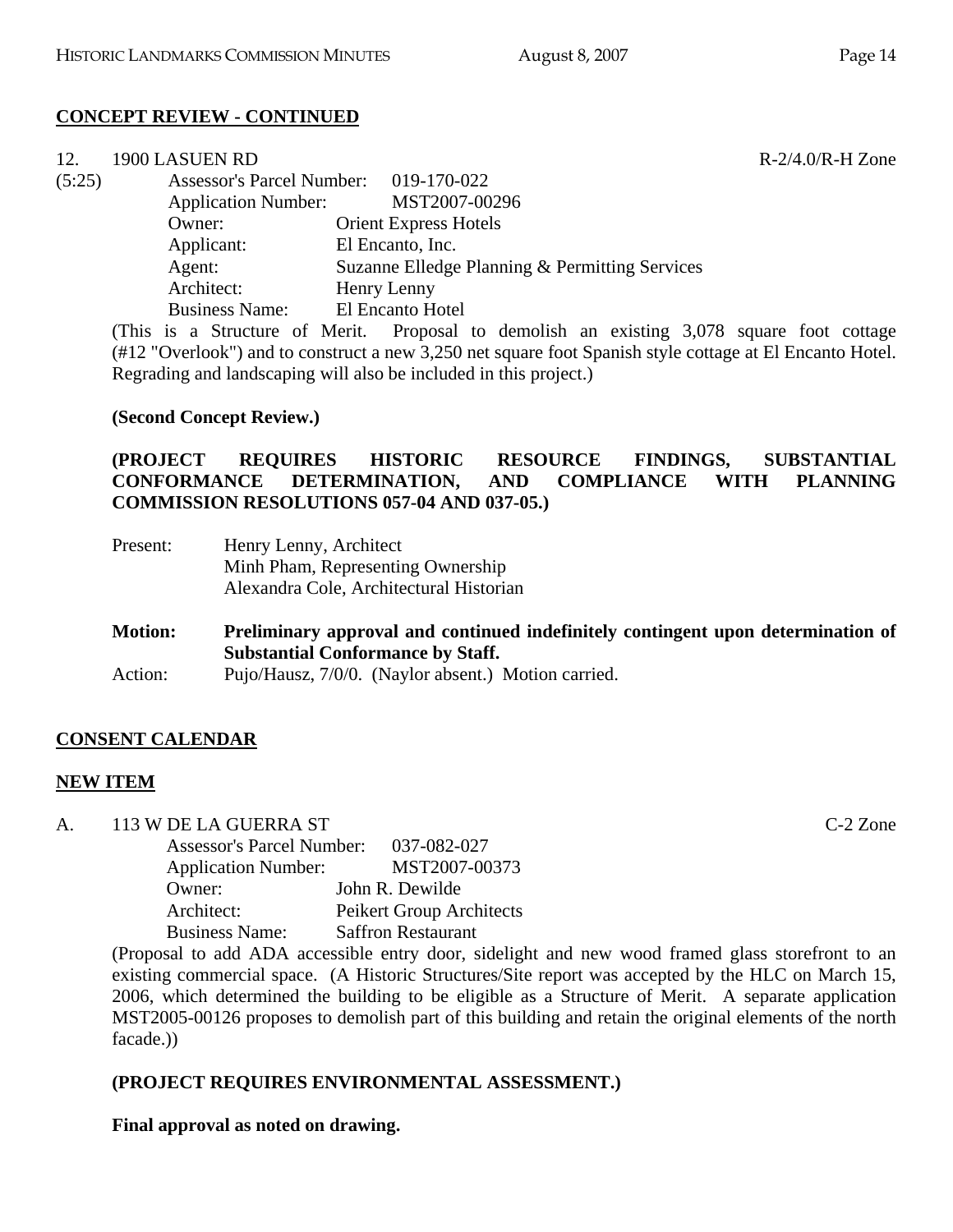# **NEW ITEM**

| <b>B.</b> | 436 STATE ST                          |                                                                                                                                                                    | C-M Zone |
|-----------|---------------------------------------|--------------------------------------------------------------------------------------------------------------------------------------------------------------------|----------|
|           | Assessor's Parcel Number: 037-212-001 |                                                                                                                                                                    |          |
|           | <b>Application Number:</b>            | MST2007-00368                                                                                                                                                      |          |
|           | Owner:                                | Diane Baskin Trust 3/9/05                                                                                                                                          |          |
|           | Architect:                            | Dawn Sherry                                                                                                                                                        |          |
|           | <b>Business Name:</b>                 | <b>Bucatini Restaurant</b>                                                                                                                                         |          |
|           |                                       | (Proposal to convert an existing 303 square feet auto bay to storage space for Bucatini restaurant<br>including new plaster wall and roll-up metal auto bay gate.) |          |

#### **Final approval as noted on drawing.**

#### **CONTINUED ITEM**

| 1 STATE ST            |                                       | HRC-2/SD-3 Zone                                                                                                                                             |
|-----------------------|---------------------------------------|-------------------------------------------------------------------------------------------------------------------------------------------------------------|
|                       | 033-102-017                           |                                                                                                                                                             |
|                       | MST2007-00297                         |                                                                                                                                                             |
| Owner:                | Romasanta Family Living Trust 12/3/03 |                                                                                                                                                             |
| Architect:            | Larry Clark                           |                                                                                                                                                             |
| <b>Business Name:</b> | Eladio's Restaurant                   |                                                                                                                                                             |
|                       |                                       |                                                                                                                                                             |
|                       |                                       | <b>Assessor's Parcel Number:</b><br><b>Application Number:</b><br>(Proposal for rooftop equipment screening with wrought iron grillework and bird netting.) |

#### **(Third Concept Review.)**

#### **Final approval as noted on drawing.**

#### **FINAL REVIEW**

D. 31 W CARRILLO ST C-2 Zone

| Assessor's Parcel Number: 039-321-001 |                       |
|---------------------------------------|-----------------------|
| <b>Application Number:</b>            | MST2007-00004         |
| Owner:                                | Due West, LLP         |
| Applicant:                            | Tynan Group, Inc.     |
| Architect:                            | <b>Backen Gillam</b>  |
| Landscape Architect: Arcadia Studio   |                       |
| Designer:                             | Ann Kale & Associates |
| <b>Business Name:</b>                 | Hotel Andalucía       |

(Proposed door and window changes to the south elevation and *porte-cochère* and new light fixtures, awnings, and planters on the south and west elevations. Also proposed is to change out existing tile and add new tile in the *porte-cochère* and the addition of four decorative flags over the vehicle entry on Carrillo Street.)

#### **(Final Approval is requested of the chandeliers in the** *porte-cochère***.)**

#### **Final approval as noted on drawing.**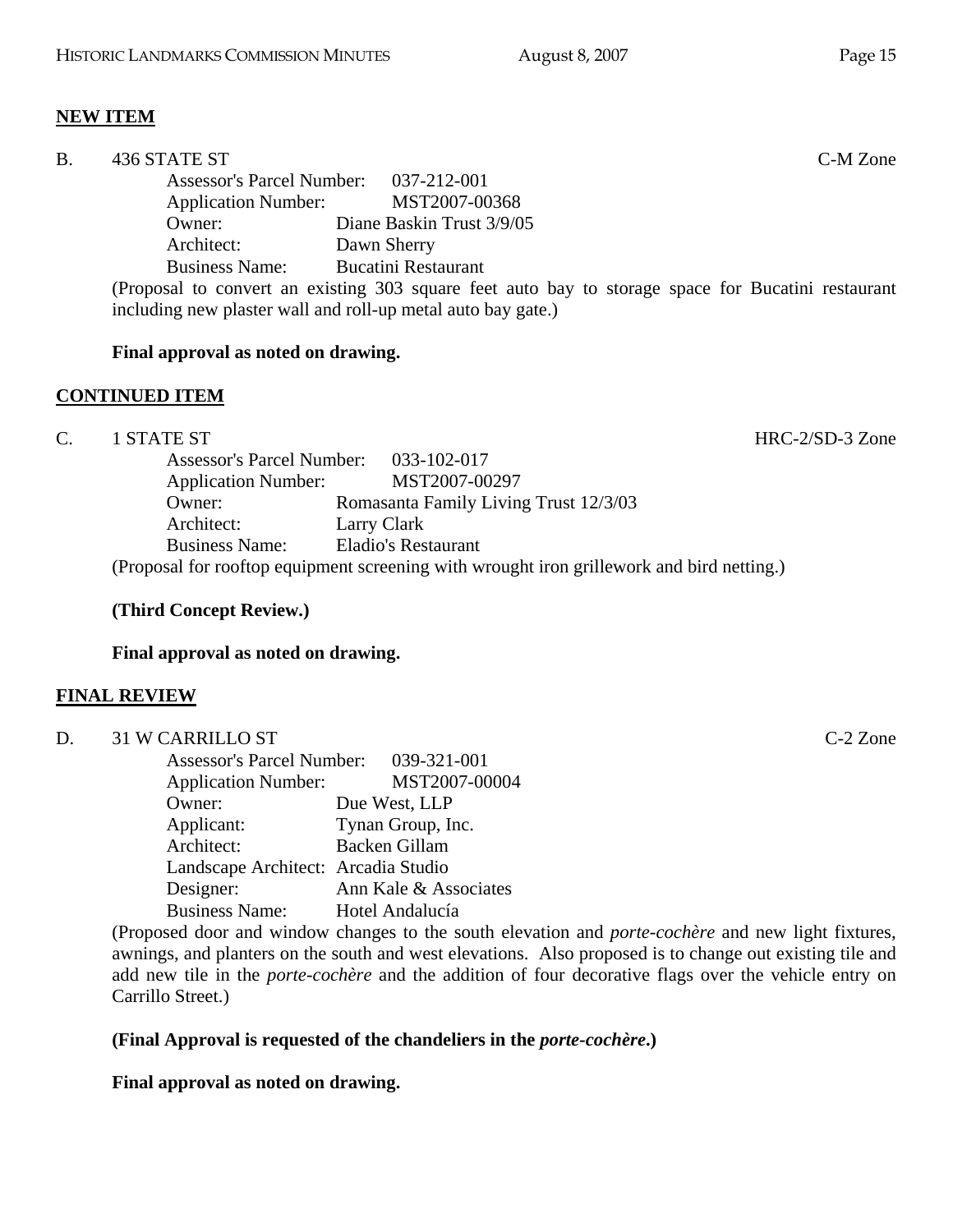## **FINAL REVIEW**

| Ε. | 12 E MONTECITO ST                                                                                       |  |                                         | $HRC-2/SD-3$ Zone |  |
|----|---------------------------------------------------------------------------------------------------------|--|-----------------------------------------|-------------------|--|
|    | <b>Assessor's Parcel Number:</b>                                                                        |  | 033-051-016                             |                   |  |
|    | <b>Application Number:</b>                                                                              |  | MST95-00044                             |                   |  |
|    | Architect:                                                                                              |  | Gregory Burnett and Michael Collins     |                   |  |
|    | Applicant:                                                                                              |  | Rodney James Schull Memorial Foundation |                   |  |
|    | Architect:                                                                                              |  | Henry Lenny Design Studio               |                   |  |
|    | (Proposal to construct an 11,091 square foot two-story youth hostel with 100 beds and 60 parking spaces |  |                                         |                   |  |
|    | on a vacant parcel.)                                                                                    |  |                                         |                   |  |

#### **(Final Approval of details is requested.)**

**Continued two weeks to August 22, 2007.** 

## **NEW ITEM**

F. 1221 CHAPALA ST C-2 Zone

|                            | <b>Assessor's Parcel Number:</b> | 039-172-002                       |
|----------------------------|----------------------------------|-----------------------------------|
| <b>Application Number:</b> |                                  | MST2007-00381                     |
| Owner:                     |                                  | Montgomery Revocable Family Trust |
| Architect:                 | Cearnal Andrulaitis, LLP         |                                   |

(Proposal to remove and relocate an existing door and wrought iron balcony from front to side elevation and install 3-panel glazed doors with large wrought iron balcony at front elevation to enlarge existing opening.)

## **Continued two weeks to August 22, 2007, with comments.**

## **NEW ITEM**

| G. | 1017 STATE ST                         |                                                                                  | $C-2$ Zone |
|----|---------------------------------------|----------------------------------------------------------------------------------|------------|
|    | Assessor's Parcel Number: 039-281-019 |                                                                                  |            |
|    | Application Number: MST2007-00390     |                                                                                  |            |
|    | Owner:                                | Victor William & Susan Marie Schaff                                              |            |
|    |                                       | (Proposal to permit an as-built wooden planter cover on an existing storefront.) |            |

## **Continued four weeks to September 5, 2007.**

# **NEW ITEM**

H. 229 E CAÑÓN PERDIDO ST C-2 Zone

 Assessor's Parcel Number: 029-292-011 Application Number: MST2007-00388 Owner: Melvin Rosenfeld Designer: Lisa Bregante Design

(Proposal to remove an existing concrete retaining wall with plaster face construction and construct new concrete retaining wall to abate ENF2007-00628.)

# **Final approval as submitted.**